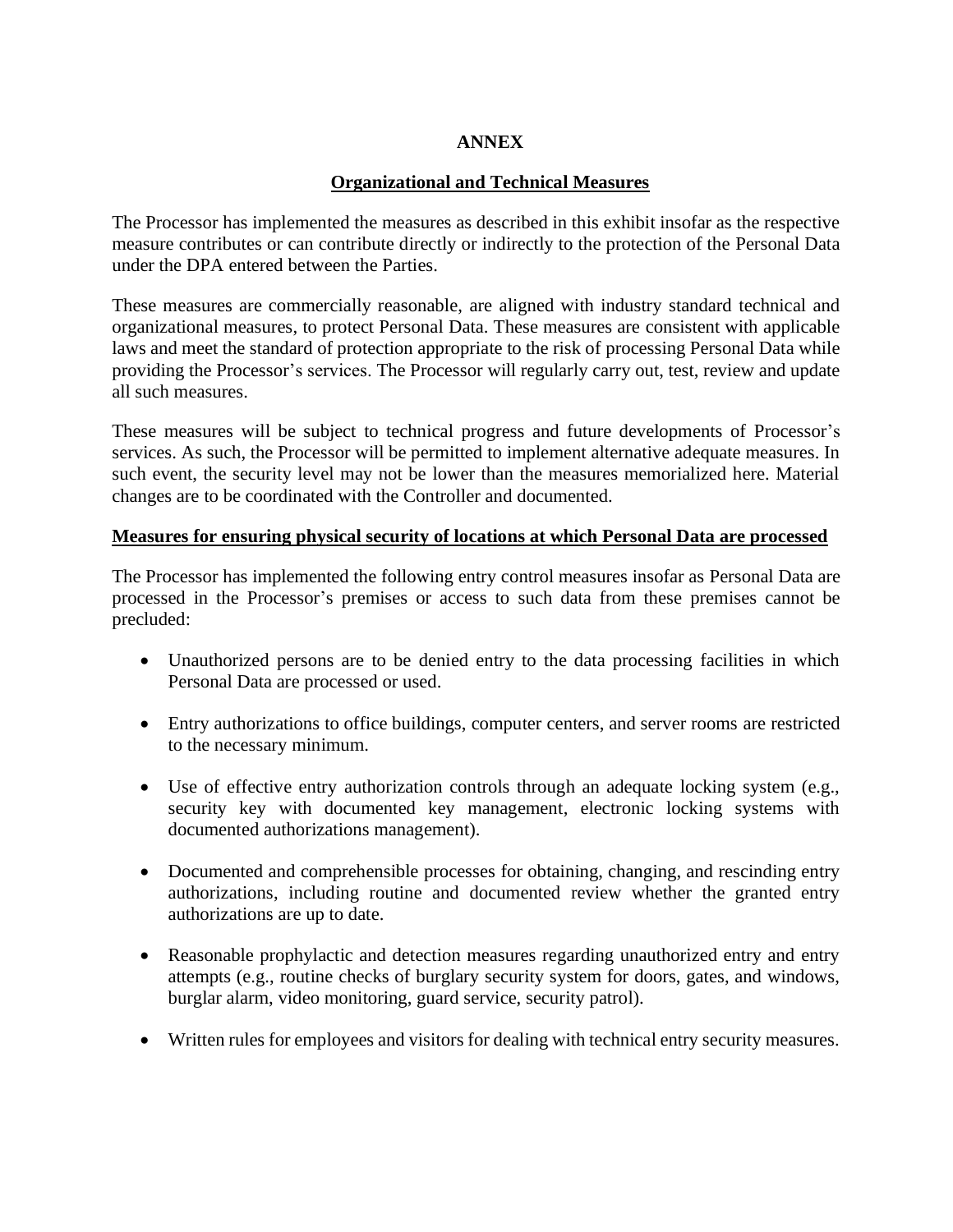### **Measure for user identification, authorization and for ensuring events logging**

Potential use of data processing systems by unauthorized persons is to be prevented. The Processor has implemented the following access control measures for systems and networks, in which Personal Data are processed or through which access to Personal Data is possible, insofar as the Processor is responsible for the Personal Data access authorizations:

- Persons authorized to use a data processing system will be able to access only the data underlying their access authorization and that Personal Data will be incapable of being read, copied, changed, or removed without authorization during the processing and use of the data and after the data have been stored.
- Access authorizations to Personal Data is restricted to the necessary minimum.
- Access authorizations to Demand Partners systems and non-public networks are restricted to the necessary minimum.
- Use of effective access authorization controls through personalized and unambiguous user identification and a secure authentication process.
- Recording of access, even by administrators.
- For password authentications:
	- o Specifications are to be made that ensure continuous password quality of at least twelve (12) characters, four (4) degrees of complexity (upper case, lower case, numbers, special characters), and a change cycle of a maximum of ninety (90) days.
	- o Technical test procedures are to be used to ensure password quality.
- If asymmetric key procedures (e.g., certificates, private-public-key-method) are used for authentication, it is to be assured that secret (private) keys are at all times protected by a password (passphrase).
- Implementation of documented and comprehensible processes for obtaining, changing, and rescinding access authorizations, including routine and documented review whether the granted access authorizations are up to date.
- Implementation of reasonable measures for securing network infrastructure (e.g. intrusion detection systems, use of 2-factor authentication for remote access, separation of networks, encrypted network protocols, and so forth).
- Written rules for employees for dealing with the security measures above and the secure use of passwords.
- Use of input controls there is a possibility to subsequently review and determine whether and by whom Personal Data was entered, altered in, or removed from data processing systems. The Processor has implemented the following input control measures on its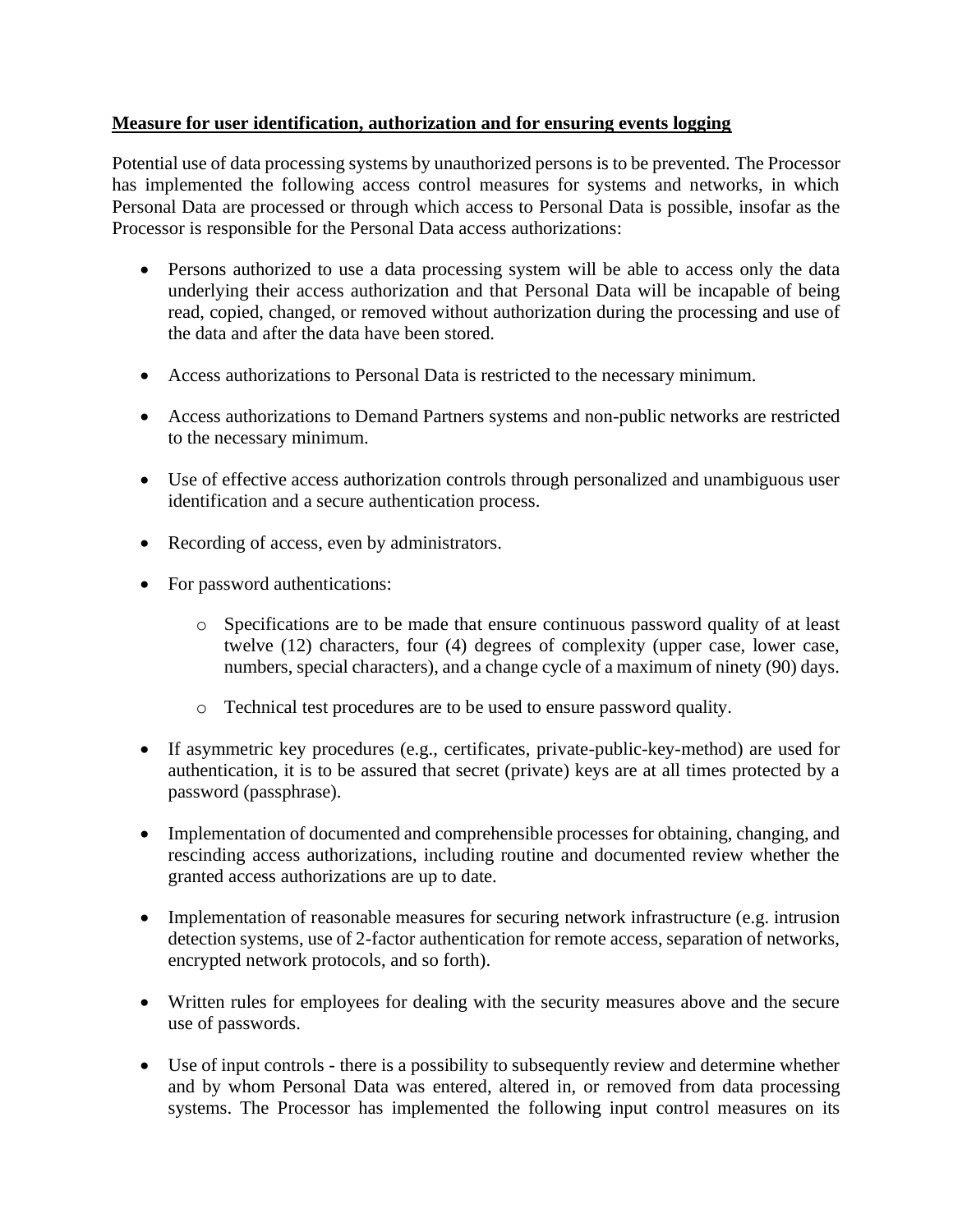systems, which are used for processing the Personal Data or which enable or convey access to such systems:

- o Creation and audit-proof storage of processing protocols.
- o Securing log files against manipulation.
- o Recording and evaluating unauthorized and failed login attempts.
- o Ensuring that no group accounts (including administrators or root) are used.

# **Measures for ensuring system configuration, including default configuration and encryption of Personal Data**

- Ensuring that critical or material security updates/patches will be installed according to the Processor's internal Patch Management Policy: a. in client operating systems; b. in server operating systems reachable via public networks (e.g., webservers); c. in application programs (incl. browser, plugins, PDF-reader, etc.); d. in security infrastructure (virus scanner, firewalls, IDS-systems, content filters, routers, and so forth.); and e. in server operating systems of internal servers.
- Reasonable measures are used for the protection of end-devices, servers, and other infrastructure elements against unauthorized access (such as multi-level virus protection concept, content filters, application firewall, intrusion detection systems, desktop firewalls, system hardening, content encryption).
- The Processor has implemented the following sharing control measures insofar as Personal Data will be received, transferred, or transported by the Processor:
	- o Reasonable measures for securing network infrastructure (e.g., intrusion detection systems, use of 2-factor authentication for remote access, separation of networks, encrypted network protocols, and so forth.)
	- o Encryption Processor implements encryption technology which commensurate with the state-of-the-art to be prescribed so that Personal Data will be incapable of being read, copied, changed, or removed during electronic transmission or during transport for storage on data carriers, such as RSA 2048.
		- $\blacksquare$  Data carrier encryption with state of the art algorithms and protocols to be classified as secure (e.g., TLSbased protocols) for the protection of mobile devices (notebooks, tablet PCs, smartphones, etc.) and data carriers (external hard drives, USB sticks, memory cards, and so forth).
- Implementation of technical security measures for export and import interfaces (hardware and application related).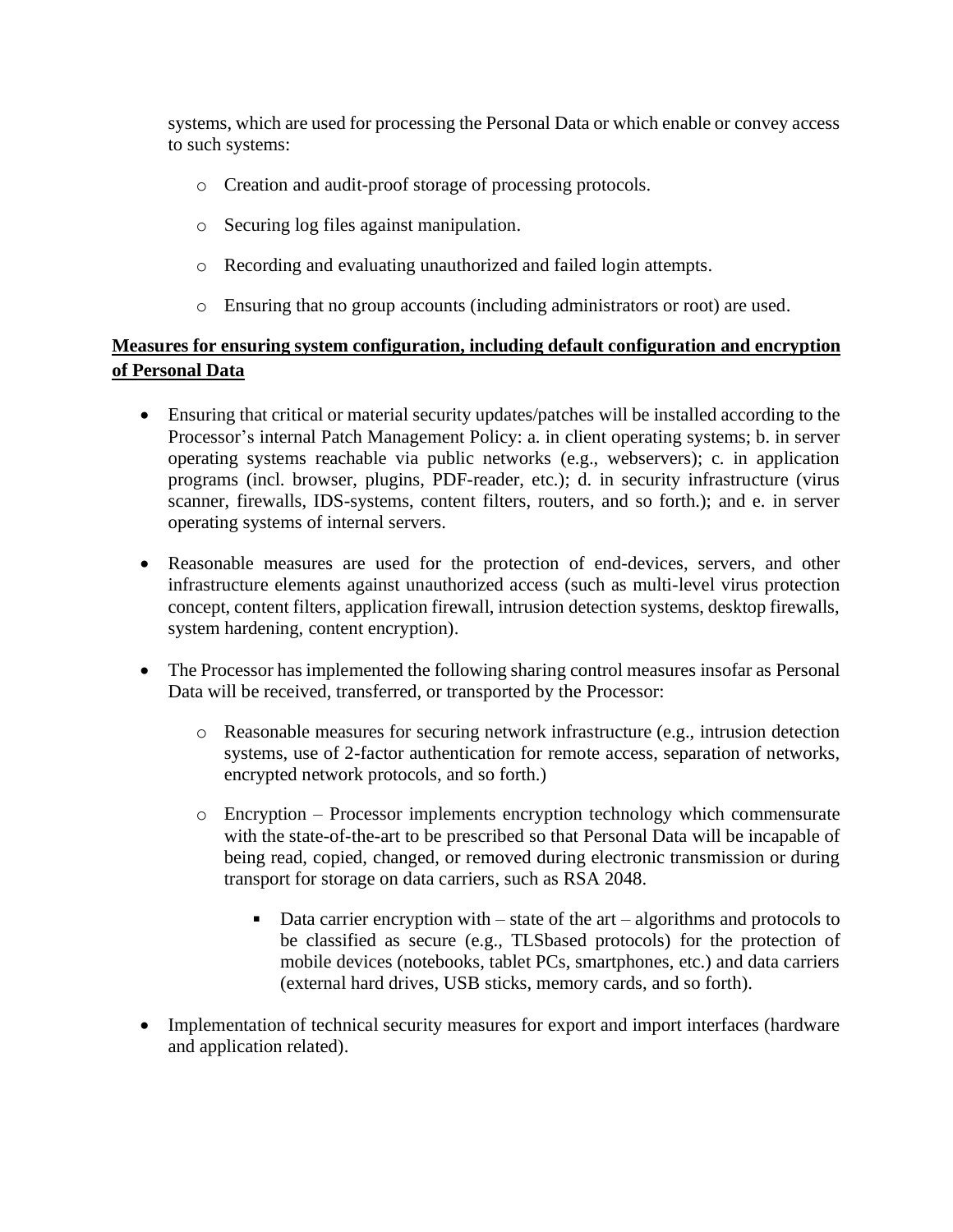# **Measures for ensuring ongoing confidentiality, integrity, availability and resilience of processing systems and services and the ability to restore the availability and access to Personal Data in a timely manner in the event of a physical or technical incident**

Personal Data will be protected against accidental destruction or loss. The Processor has implemented the following availability control measures insofar as the processing is required for maintaining productive services:

- Operation and routine maintenance of fire alarms in server rooms, computer centers, and material infrastructure rooms.
- Creating sufficient backups
- Ensuring backup storage in a separate fire compartment.
- Routine backup integrity reviews.
- Systems and data restoration processes and documentation.

An incident would receive immediate attention from all relevant personnel. Once identified and validated, incidents will be reported according to the Processor's security and privacy policies.

Processor's development processes follow secure software development industry-standard practices, which include formal design reviews, threat modeling, and completion of a risk assessment.

Processor uses hash function to de-identify the Personal Data prior to any use.

## **Measures for ensuring data quality and allowing data portability and processes for regularly testing, assessing and evaluating the effectiveness of technical and organizational measures in order to ensure the security of the processing**

Personal Data collected for different purposes will be capable of being processed separately. The Processor has implemented the following separation measures insofar as such is within its area of responsibility:

- Logical and/or physical separation of test, development, and production systems.
- Separation of Controller's Personal Data from other data sets including, but not limited to, its own, within the processing systems, and at interfaces.
- Ensuring that Personal Data are constantly identifiable on account of suitable labels; if such are processed for different purposes, including information specifying the respective purpose.